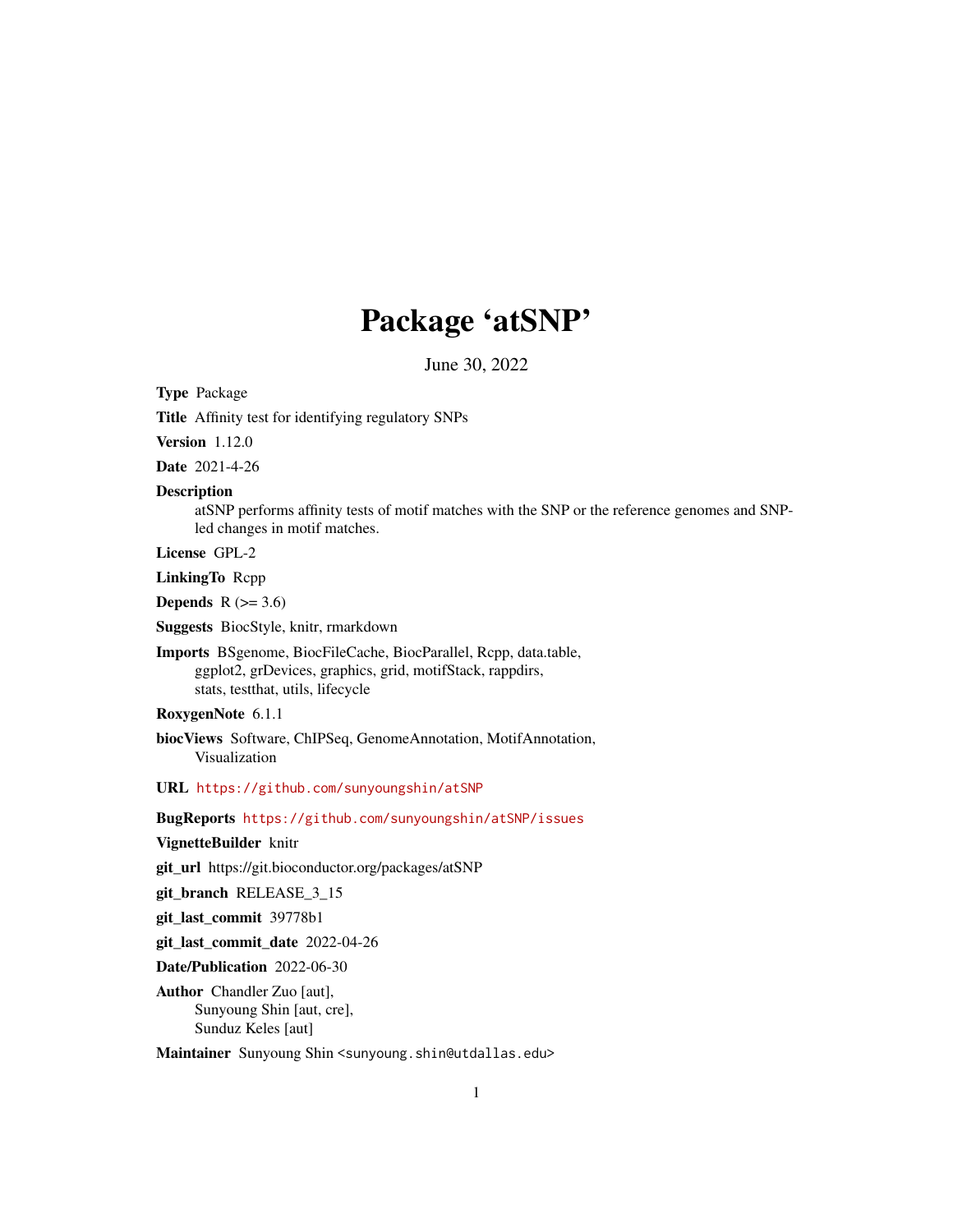# <span id="page-1-0"></span>R topics documented:

|       |                                                                                                           | -3                         |
|-------|-----------------------------------------------------------------------------------------------------------|----------------------------|
|       |                                                                                                           | $\overline{\phantom{0}}$ 5 |
|       |                                                                                                           | 6                          |
|       |                                                                                                           | -8                         |
|       |                                                                                                           | - 8                        |
|       |                                                                                                           |                            |
|       |                                                                                                           | <b>9</b>                   |
|       |                                                                                                           |                            |
|       |                                                                                                           |                            |
|       |                                                                                                           |                            |
|       |                                                                                                           |                            |
|       |                                                                                                           |                            |
|       |                                                                                                           |                            |
|       |                                                                                                           |                            |
|       |                                                                                                           |                            |
|       |                                                                                                           |                            |
|       |                                                                                                           |                            |
|       |                                                                                                           |                            |
|       | $\mathsf{sup\_tbl.}\dots\dots\dots\dots\dots\dots\dots\dots\dots\dots\dots\dots\dots\dots\dots\dots\dots$ |                            |
|       |                                                                                                           |                            |
| Index |                                                                                                           | 21                         |

atSNP-package *atSNP: affinity tests for regulatory SNP detection*

# Description

atSNP implements the affinity test for large sets of SNP-motif interactions using the importance sampling algorithm. Users may identify SNPs that potentially may affect binding affinity of transcription factors. Given a set of SNPs and a library of motif position weight matrices (PWMs), atSNP provides two main functions for analyzing SNP effects: (i) the binding affinity score for each allele and each PWM and the p-values for allele-specific binding affinity scores (ii) the p-values for affinity score changes between the two alleles for each SNP. Compared to other bioinformatics tools that provide similar functionalities, atSNP is highly scalable.

The atSNP main functions are:

- 1. [LoadMotifLibrary](#page-10-1) Load position weight matrices
- 2. [LoadSNPData](#page-11-1) Load the SNP information and code the genome sequences around the SNP locations
- 3. [LoadFastaData](#page-9-1) Load the SNP data from fasta files
- 4. [ComputeMotifScore](#page-2-1) Compute the scores for SNP effects on motifs
- 5. [ComputePValues](#page-4-1) Compute p-values for affinity scores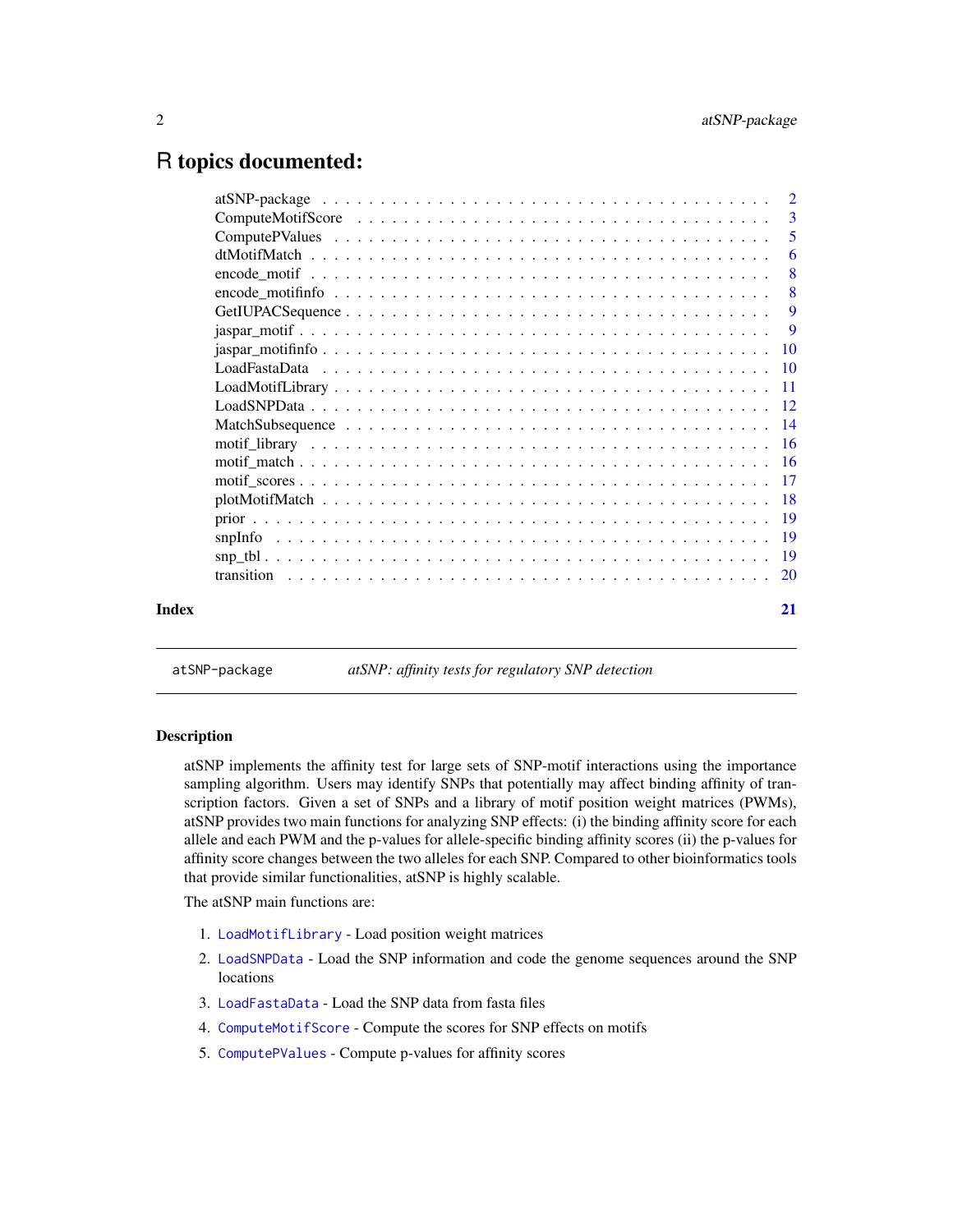#### <span id="page-2-0"></span>ComputeMotifScore 3

Some helper functions are:

- 1. [MatchSubsequence](#page-13-1) Compute the matching subsequence
- 2. [GetIUPACSequence](#page-8-1) Get the IUPAC sequence of a motif
- 3. [dtMotifMatch](#page-5-1) Compute the augmented matching subsequence on SNP and reference alleles

The composite logo plotting function is:

1. [plotMotifMatch](#page-17-1) - Plot sequence logos of the position weight matrix of the motif and sequences of its corresponding best matching augmented subsequence on the reference and SNP allele

#### Author(s)

Chandler Zuo Sunyoung Shin <sunyoung.shin@utdallas.edu>

#### References

Zuo, Chandler, Shin, Sunyoung, and Keles, Sunduz. (2015). atSNP: Transcription factor binding affinity testing for regulatory SNP detection. Bioinformatics 31 (20): 3353-5.

#### See Also

atSNP vignette for more information

<span id="page-2-1"></span>ComputeMotifScore *Compute the scores for SNP effects on motifs.*

#### Description

Compute the log-likelihood scores for motifs.

#### Usage

```
ComputeMotifScore(motif.lib, snp.info, ncores = 1)
```
#### Arguments

| motif.lib | A list object with the output format of function LoadMotifLibrary. |
|-----------|--------------------------------------------------------------------|
| snp.info  | A list object with the output format of function LoadSNPData.      |
| ncores    | An integer for the number of parallel process. Default: 1.         |

# Details

This function computes the binding affinity scores for both alleles at each SNP window. For each pair of SNP and motif, it finds the subsequence from both strand that maximizes the affinity binding score. It returns both the matching positions and the maximized affinity scores.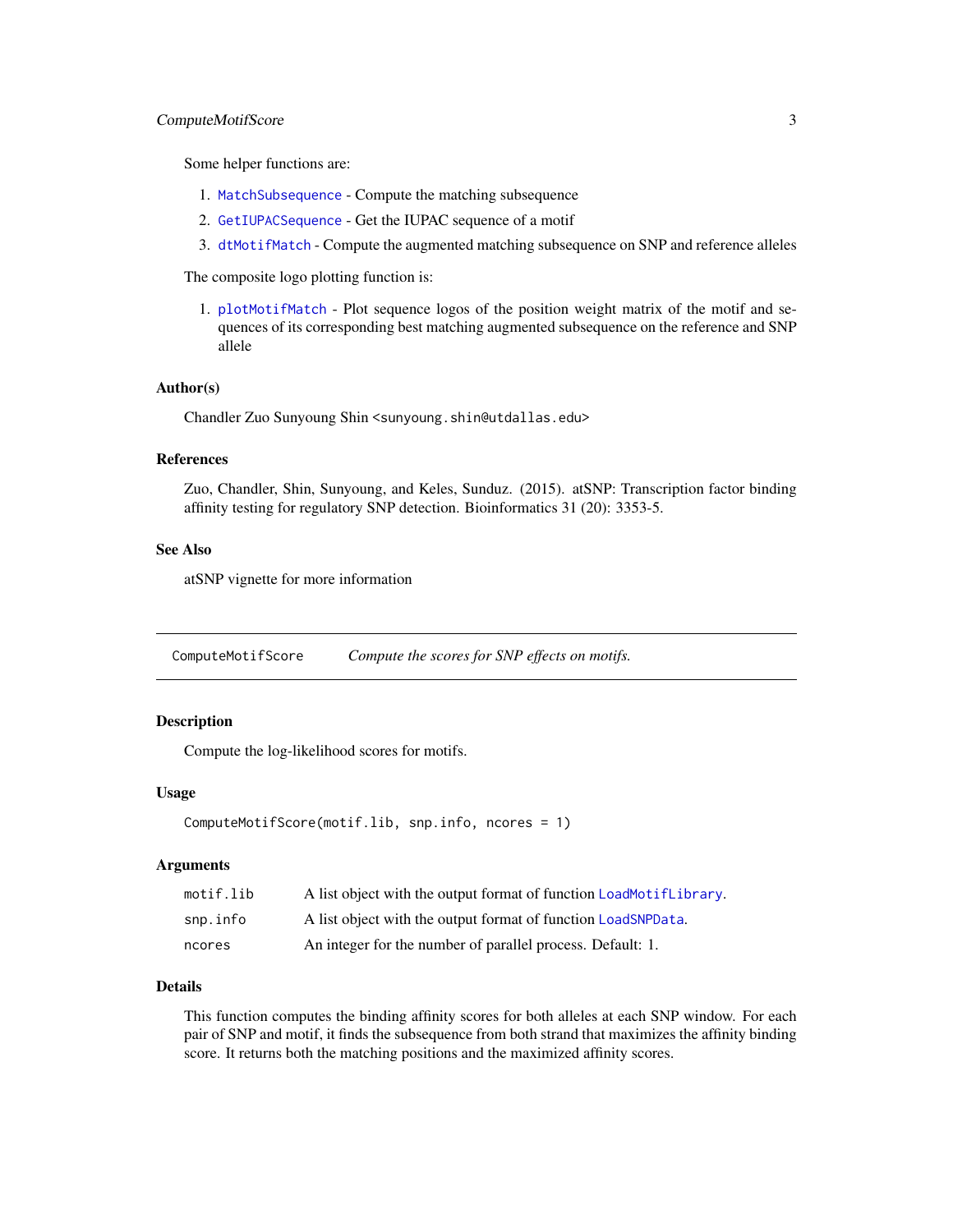# Value

A list of two data.frame's. Field snp.tbl contains: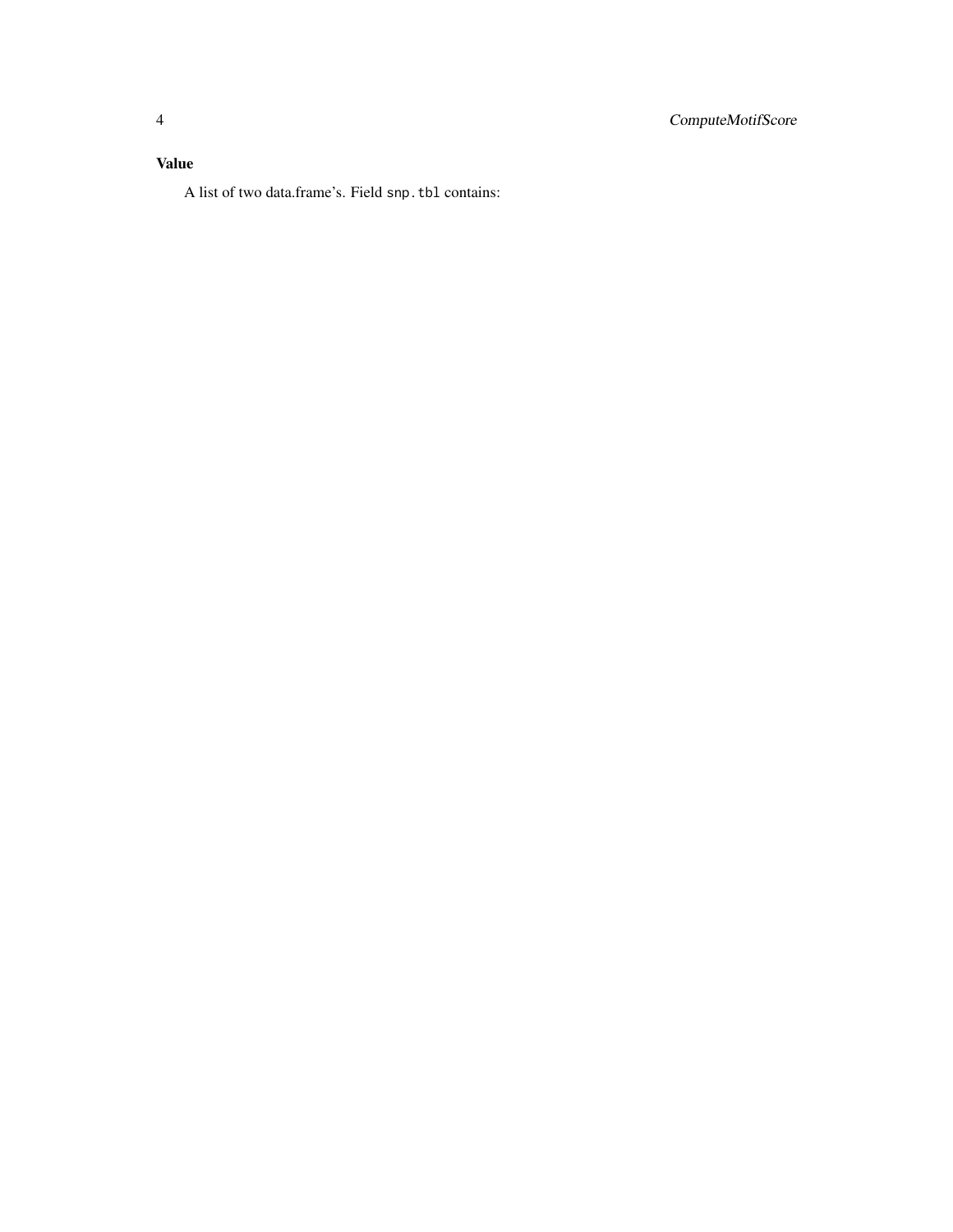# <span id="page-4-0"></span>ComputePValues 5

snpid SNP id. ref\_seq Reference allele nucleotide sequence. snp\_seq SNP allele nucleotide sequence. ref\_seq\_rev Reference allele nucleotide sequence on the reverse strand. snp\_seq\_rev SNP allele nucleotide sequence on the reverse strand.

Field motif.score contains:

| motif                          | Name of the motif.                                                                             |
|--------------------------------|------------------------------------------------------------------------------------------------|
| motif len                      | Length of the motif.                                                                           |
| ref_start, ref_end, ref_strand | Location of the best matching subsequence on the referent                                      |
| snp_start, snp_end, snp_strand | Location of the best matching subsequence on the SNF                                           |
| $log_{1}$ $list_{ref}$         | Log-likelihood score for the reference allele.                                                 |
| $log_{1}$ $\frac{1}{k}$ snp    | Log-likelihood score for the SNP allele.                                                       |
| log_lik_ratio                  | The log-likelihood ratio.                                                                      |
| log_enhance_odds               | Difference in log-likelihood ratio between SNP allele and reference allele based on the best r |
| log_reduce_odds                | Difference in log-likelihood ratio between reference allele and SNP allele based on the bes    |
|                                |                                                                                                |

# Author(s)

Sunyoung Shin <sunyoung.shin@utdallas.edu>, Chandler Zuo <chandler.c.zuo@gmail.com>

# Examples

```
data(example)
ComputeMotifScore(motif_library, snpInfo, ncores = 2)
```
<span id="page-4-1"></span>ComputePValues *Compute p-values for affinity scores.*

#### Description

This function computes the p-values for allele-specific affinity scores and between-allele affinity score changes using the importance sampling technique.

# Usage

```
ComputePValues(motif.lib, snp.info, motif.scores, ncores = 1,
  testing.mc = FALSE, figdir = NULL)
```
# Arguments

| motif.lib    | A list object with the output format of function LoadMotifLibrary. |
|--------------|--------------------------------------------------------------------|
| snp.info     | A list object with the output format of function LoadSNPData.      |
| motif.scores | A data frame object containing at least the following columns:     |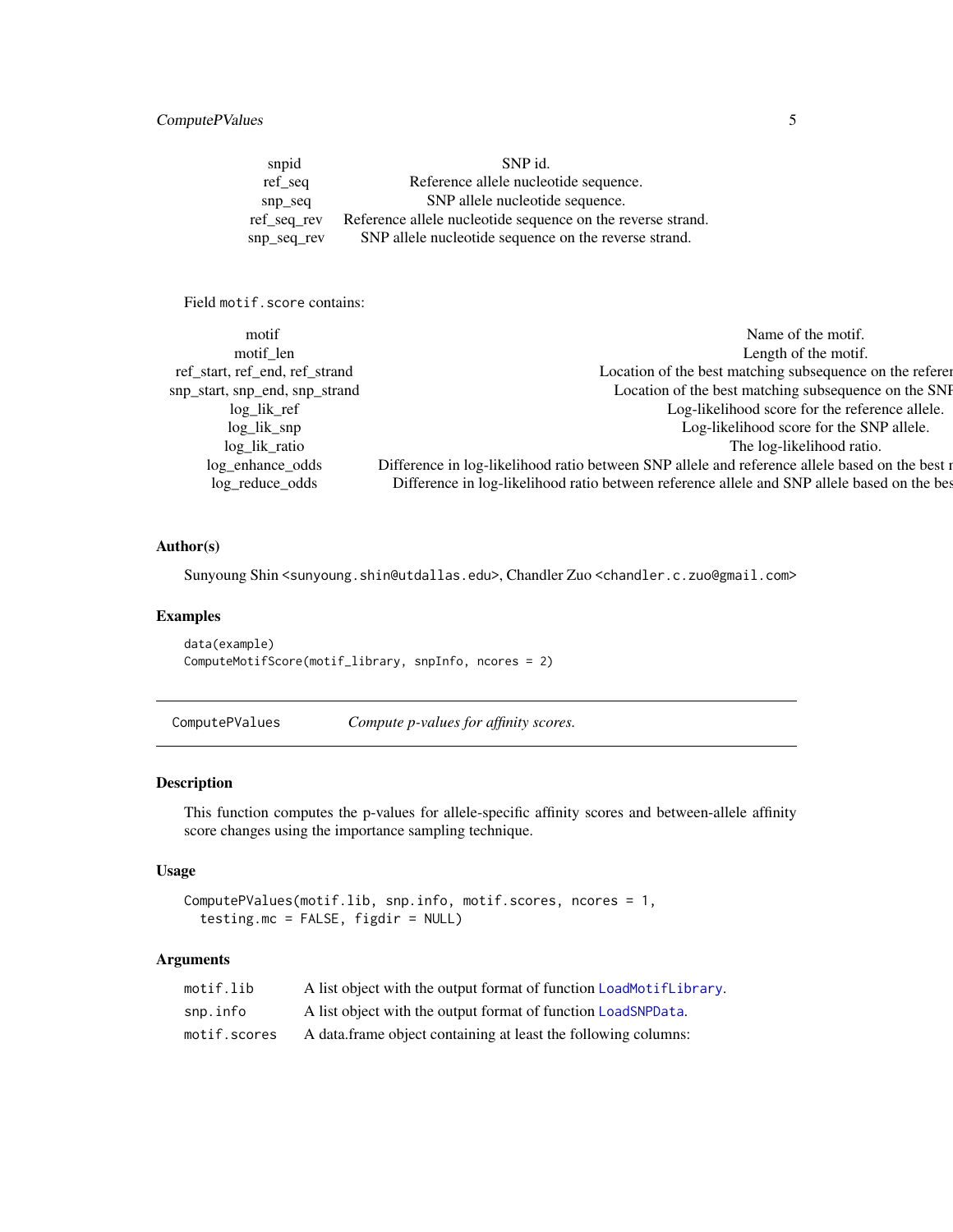<span id="page-5-0"></span>

|            | motif<br>$log_{ik}$ ref<br>$log_{ik}$ gnp | The name of the motif.<br>The log-likelihood score for the reference allele.<br>The log-likelihood score for the SNP allele. |  |  |
|------------|-------------------------------------------|------------------------------------------------------------------------------------------------------------------------------|--|--|
| ncores     |                                           | An integer for the number of parallel process. Default: 1.                                                                   |  |  |
| testing.mc |                                           | Monte Carlo sample size of 200 is considered. Do not change the default unless<br>conducting a quick test. Default: FALSE    |  |  |
| figdir     | (no figure).                              | A string for the path to print p-value plots for monitoring results. Default: NULL                                           |  |  |

### Value

A data.frame extending motif.scores by the following additional columns:

| pval_ref  | P-values for scores on the reference allele.                                     |
|-----------|----------------------------------------------------------------------------------|
| pval_snp  | P-values for scores on the SNP allele.                                           |
|           | pval_cond_ref Conditional p-values for scores on the reference allele.           |
|           | poul cond snp Conditional p-values for scores on the SNP allele.                 |
| pval_diff | P-values for the difference in scores between the reference and the SNP alleles. |
| pval_rank | P-values for the log rank ratio between the reference and the SNP alleles.       |

# Author(s)

Sunyoung Shin <sunyoung.shin@utdallas.edu>, Chandler Zuo <chandler.c.zuo@gmail.com>

# Examples

```
data(example)
ComputePValues(motif_library, snpInfo, motif_scores$motif.scores, ncores = 2, testing.mc=TRUE)
```
<span id="page-5-1"></span>

| dtMotifMatch | Compute the augmented matching subsequence on SNP and reference |
|--------------|-----------------------------------------------------------------|
|              | allele s.                                                       |

# Description

Calculate the best matching augmented subsequences on both SNP and reference alleles for motifs. Obtain extra unmatching position on the best matching augmented subsequence of the reference and SNP alleles.

#### Usage

```
dtMotifMatch(snp.tbl, motif.scores, snpids = NULL, motifs = NULL,
 motif.lib, ncores = 2)
```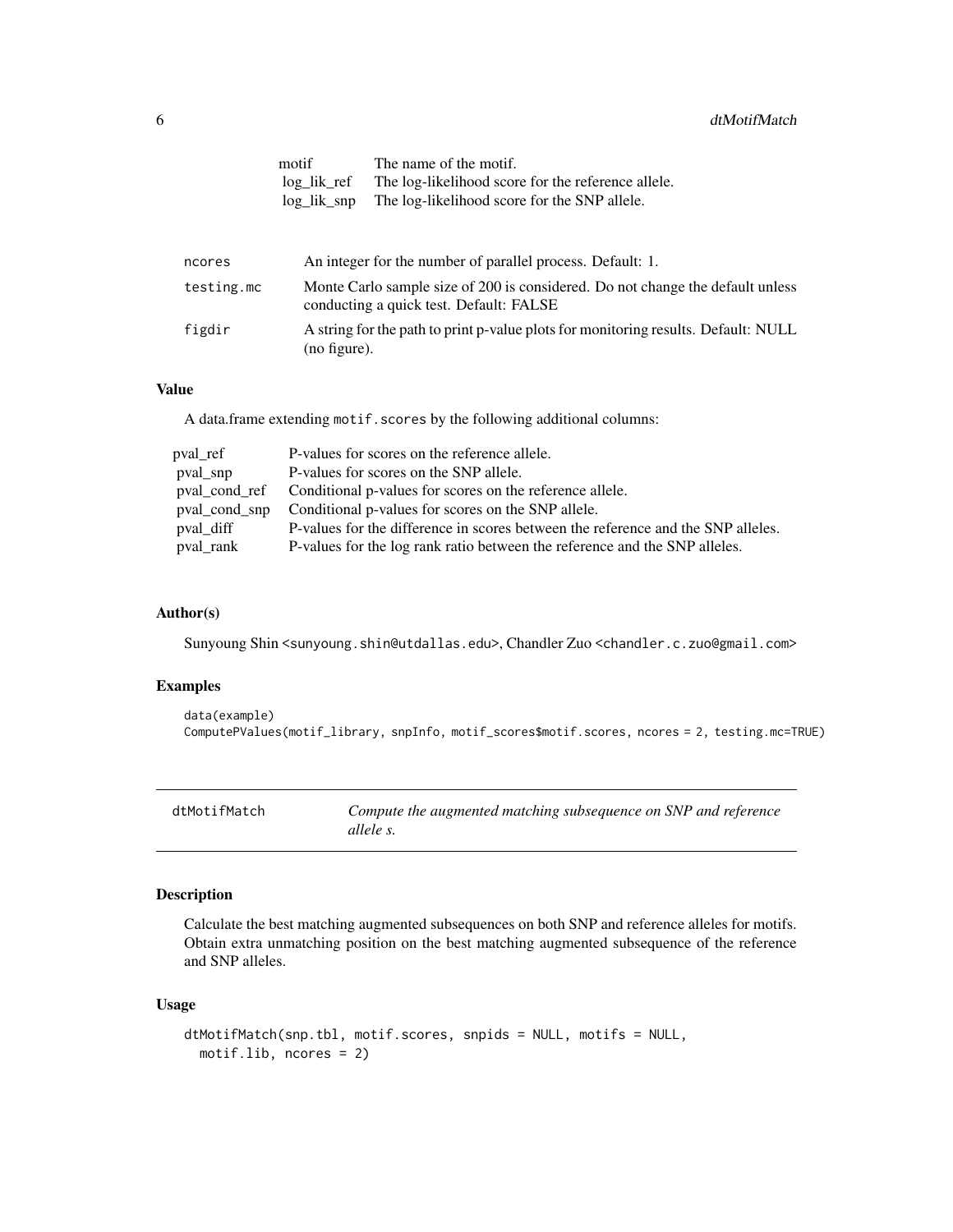# <span id="page-6-0"></span>dtMotifMatch 7

# Arguments

| snp.tbl |             | A data frame with the following information:                |
|---------|-------------|-------------------------------------------------------------|
|         | snpid       | SNP id.                                                     |
|         | ref_seq     | Reference allele nucleobase sequence.                       |
|         | $snp\_seq$  | SNP allele nucleobase sequence.                             |
|         | ref_seq_rev | Reference allele nucleobase sequence on the reverse strand. |
|         | snp_seq_rev | SNP allele nucleobase sequence on the reverse strand.       |

motif.scores A data.frame with the following information:

| motif                          | Name of the motif.                                                                             |
|--------------------------------|------------------------------------------------------------------------------------------------|
| motif len                      | Length of the motif.                                                                           |
| ref_start, ref_end, ref_strand | Location of the best matching subsequence on the referent                                      |
| snp_start, snp_end, snp_strand | Location of the best matching subsequence on the SNF                                           |
| $log_{1}$ $list_{ref}$         | Log-likelihood score for the reference allele.                                                 |
| $log_{1}$ $\frac{1}{k}$ snp    | Log-likelihood score for the SNP allele.                                                       |
| log_lik_ratio                  | The log-likelihood ratio.                                                                      |
| log_enhance_odds               | Difference in log-likelihood ratio between SNP allele and reference allele based on the best n |
| log_reduce_odds                | Difference in log-likelihood ratio between reference allele and SNP allele based on the bes    |
|                                |                                                                                                |

| snpids    | A subset of snpids to compute the subsequences. Default: NULL, when all snps<br>are computed.   |
|-----------|-------------------------------------------------------------------------------------------------|
| motifs    | A subset of motifs to compute the subsequences. Default: NULL, when all<br>motifs are computed. |
| motif.lib | A list of named position weight matrices.                                                       |
| ncores    | The number of cores used for parallel computing. Default: 10                                    |

#### Value

A data.frame containing all columns from the function, [MatchSubsequence](#page-13-1). In addition, the following columns are added:

| snp_ref_start, snp_ref_end, snp_ref_length | Location and Length of the best matching augmented subsequence on both the re   |
|--------------------------------------------|---------------------------------------------------------------------------------|
| ref_aug_match_seq_forward                  | Best matching augmented subsequence or its corresponding sequence to the forw   |
| snp_aug_match_seq_forward                  | Best matching augmented subsequence or its corresponding sequence to the forw   |
| ref_aug_match_seq_reverse                  | Best matching augmented subsequence or its corresponding sequence to the rever  |
| snp_aug_match_seq_reverse                  | Best matching augmented subsequence or its corresponding sequence to the rever  |
| ref_location                               | SNP location of the best matching augmented subsequence on the reference allele |
| snp_location                               | SNP location of the best matching augmented subsequence on the SNP allele. Sta  |
| ref_extra_pwm_left                         | Left extra unmatching position on the best matching augmented subsequence of t  |
| ref_extra_pwm_right                        | Right extra unmatching position on the best matching augmented subsequence of   |
| snp_extra_pwm_left                         | Left extra unmatching position on the best matching augmented subsequence of t  |
| snp_extra_pwm_right                        | Right extra unmatching position on the best matching augmented subsequence of   |
|                                            |                                                                                 |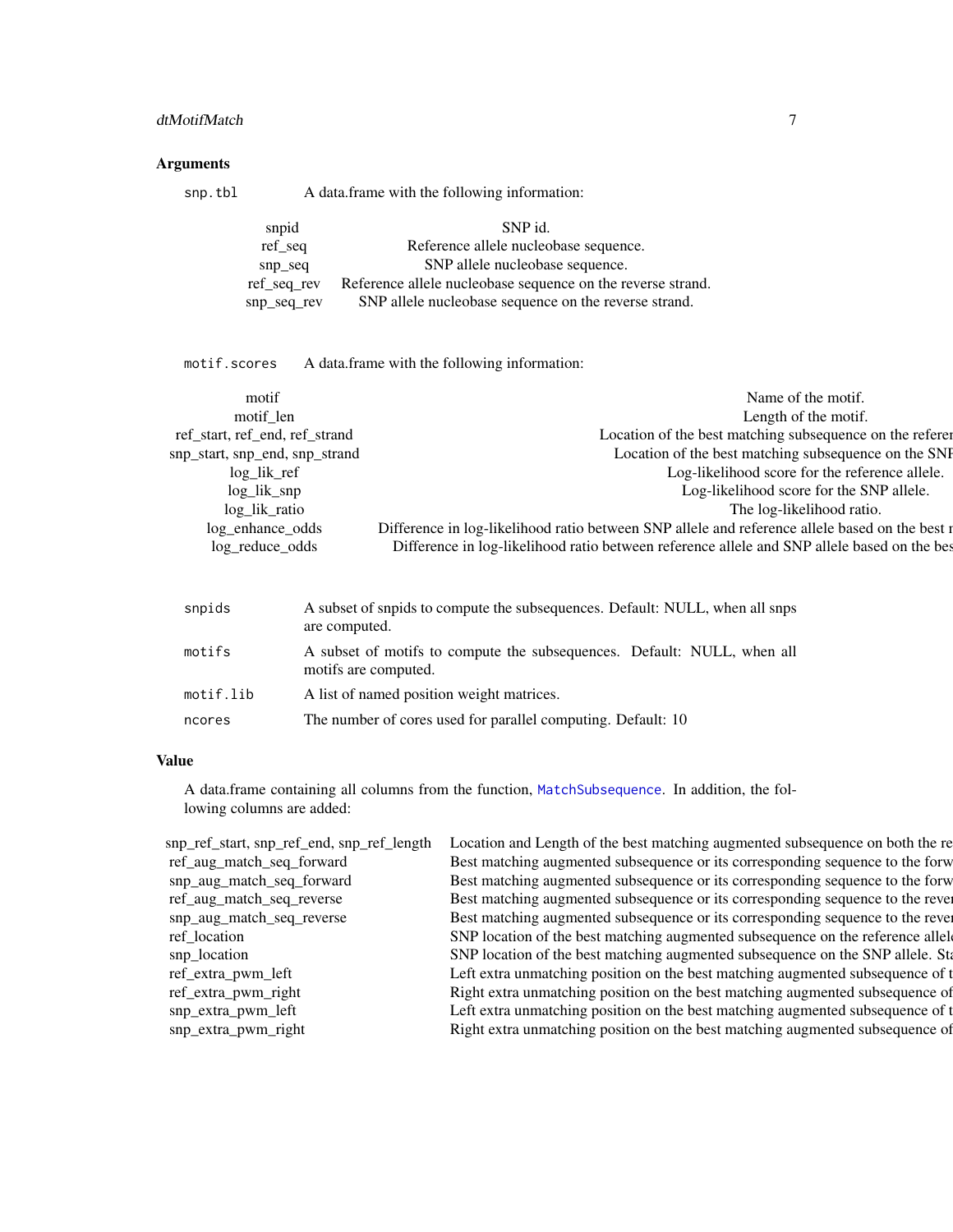#### <span id="page-7-0"></span>Author(s)

Sunyoung Shin<sunyoung.shin@utdallas.edu>

#### Examples

```
data(example)
dtMotifMatch(motif_scores$snp.tbl, motif_scores$motif.scores,
motif.lib = motif_library)
```
<span id="page-7-1"></span>

| encode_motif                                     |  |  |  |  |  |  | A motif library containing 2065 motifs downloaded from |  |
|--------------------------------------------------|--|--|--|--|--|--|--------------------------------------------------------|--|
| http://compbio.mit.edu/encode-motifs/motifs.txt. |  |  |  |  |  |  |                                                        |  |

# Description

This motif library can be loaded by 'data(encode\_library)'.

#### Format

A list object.

#### Author(s)

Sunyoung Shin <sunyoung.shin@utdallas.edu>, Chandler Zuo <chandler.c.zuo@gmail.com>

| encode_motifinfo |                                                  |  |  | The information for the motif library downloaded from |  |
|------------------|--------------------------------------------------|--|--|-------------------------------------------------------|--|
|                  | http://compbio.mit.edu/encode-motifs/motifs.txt. |  |  |                                                       |  |

#### Description

This is a character vector that be loaded by 'data(encode\_library)'. The names of this vector are the same as the names for [encode\\_motif](#page-7-1). The entries of this vector are the corresponding motif information parsed from the raw file.

### Format

A character vector.

#### Author(s)

Sunyoung Shin <sunyoung.shin@utdallas.edu>, Chandler Zuo <chandler.c.zuo@gmail.com>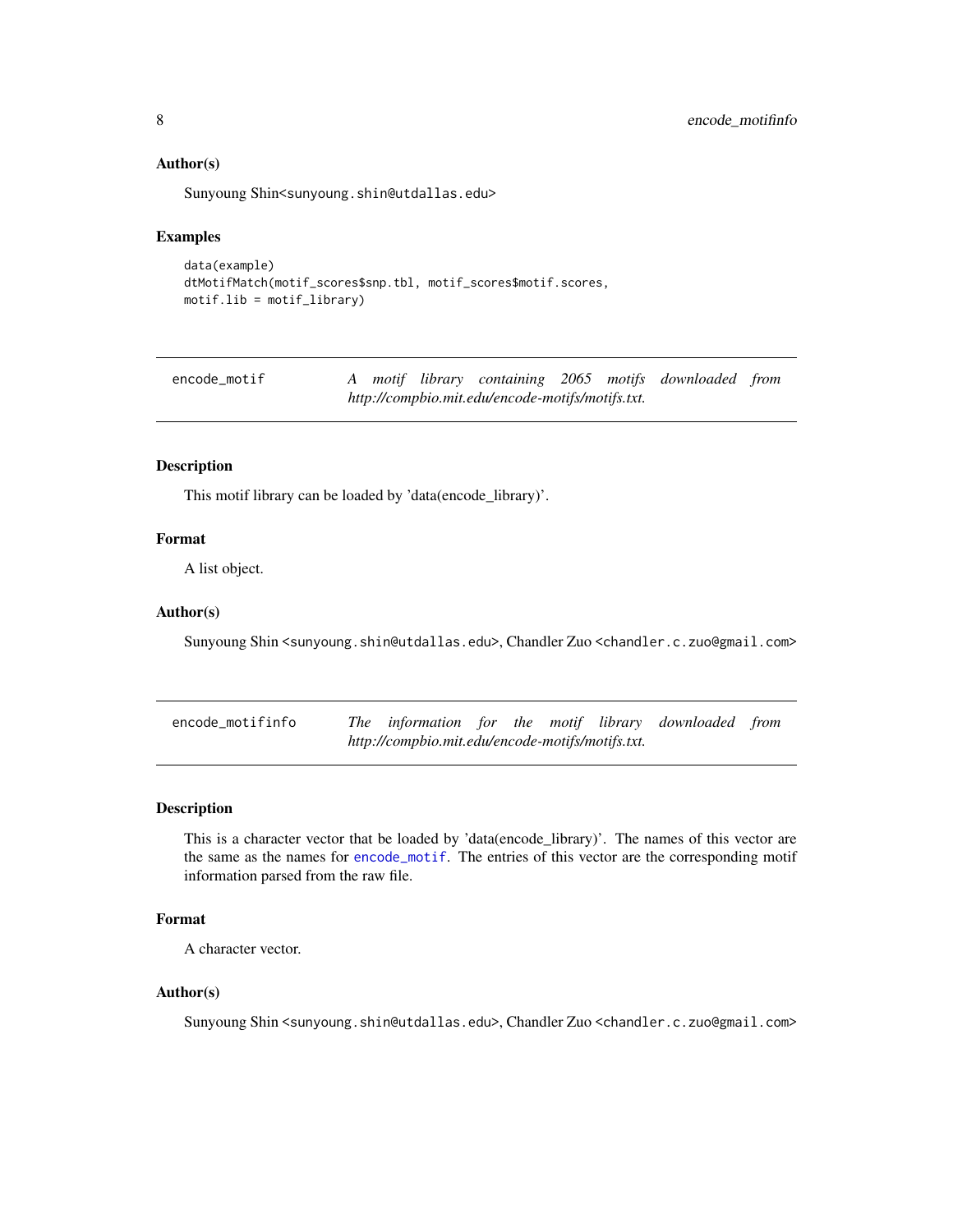<span id="page-8-1"></span><span id="page-8-0"></span>GetIUPACSequence *Get the IUPAC sequence of a motif.*

# Description

Convert the posotion weight matrix of a motif to the IUPAC sequence.

#### Usage

```
GetIUPACSequence(pwm, prob = 0.25)
```
# Arguments

| pwm  | The position weight matrix, with the columns representing A, C, G, T. |
|------|-----------------------------------------------------------------------|
| prob | The probability threshold. Default: 0.25.                             |

#### Value

A character string.

# Author(s)

Sunyoung Shin <sunyoung.shin@utdallas.edu>, Chandler Zuo <chandler.c.zuo@gmail.com>

# Examples

```
data(example)
GetIUPACSequence(motif_library[[1]], prob = 0.2)
```
<span id="page-8-2"></span>

| jaspar_motif |       |  |  | A motif library containing 593 motifs downloaded from |                                                                              |
|--------------|-------|--|--|-------------------------------------------------------|------------------------------------------------------------------------------|
|              |       |  |  |                                                       | http://jaspar.genereg.net/html/DOWNLOAD/JASPAR_CORE/pfm/nonredundant/pfm_all |
|              | .txt. |  |  |                                                       |                                                                              |

# Description

This motif library can be loaded by 'data(jaspar\_library)'.

# Format

A list object.

# Author(s)

Sunyoung Shin <sunyoung.shin@utdallas.edu>, Chandler Zuo <chandler.c.zuo@gmail.com>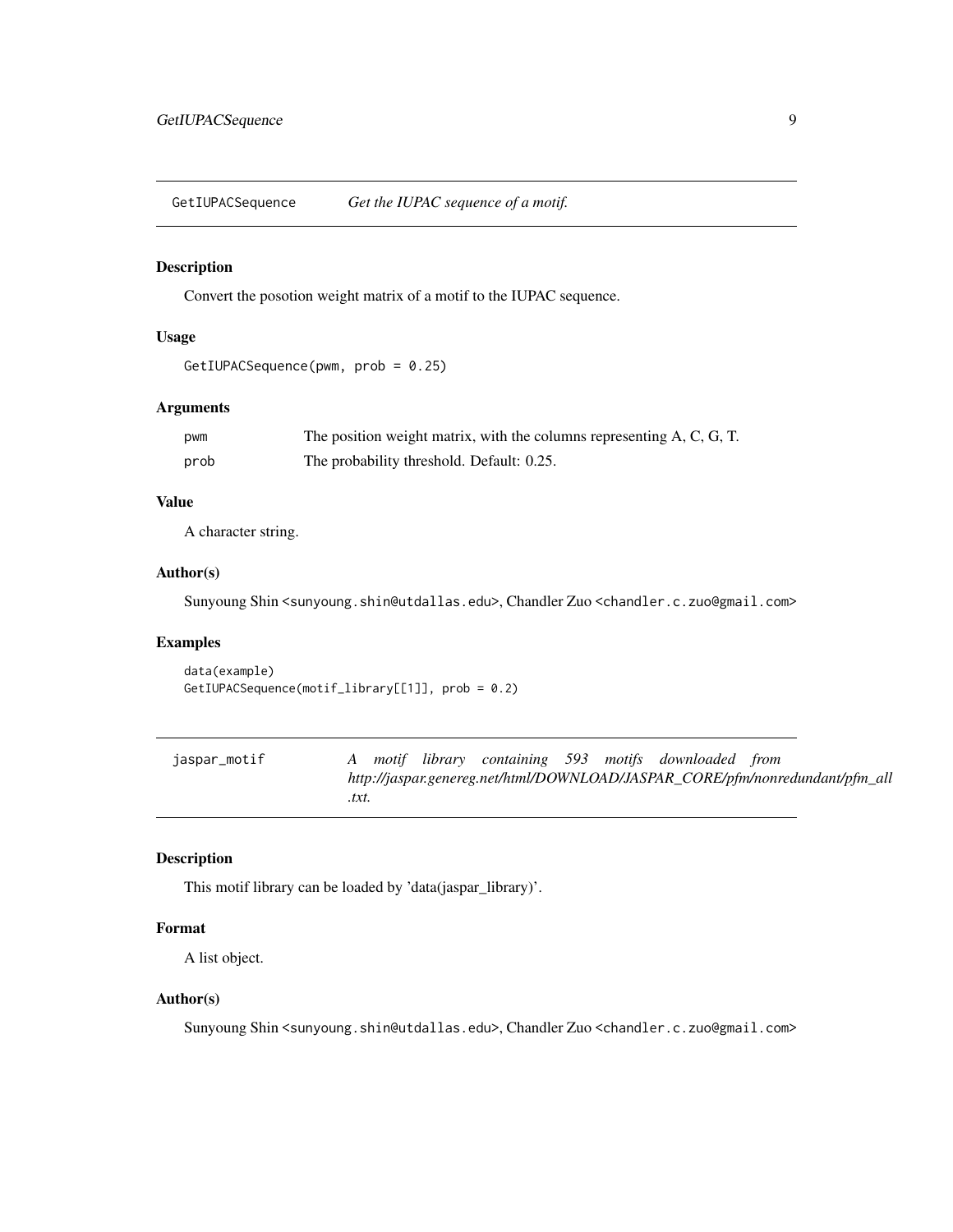<span id="page-9-0"></span>jaspar\_motifinfo *The information for the motif library downloaded from http://jaspar.genereg.net/html/DOWNLOAD/JASPAR\_CORE/pfm/nonredundant/pfm\_all .txt.*

# Description

This is a character vector that be loaded by 'data(jaspar\_library)'. The names of this vector are the same as the names for [jaspar\\_motif](#page-8-2). The entries of this vector are the corresponding motif information parsed from the raw file.

# Format

A character vector.

#### Author(s)

Sunyoung Shin <sunyoung.shin@utdallas.edu>, Chandler Zuo <chandler.c.zuo@gmail.com>

<span id="page-9-1"></span>LoadFastaData *Load the SNP data from fasta files.*

#### Description

Load SNP data.

#### Usage

```
LoadFastaData(ref.filename = NULL, snp.filename = NULL,
  ref.urlname = NULL, snp.urlname = NULL, snpids = NULL,
  default.par = FALSE)
```
#### Arguments

| ref.filename | a fastq file name for the reference allele sequences.                      |
|--------------|----------------------------------------------------------------------------|
| snp.filename | a fasta file name for the SNP allele sequences.                            |
| ref.urlname  | URL of a fast of file for the reference allele sequences.                  |
| snp.urlname  | URL of a fast of file for the SNP allele sequences.                        |
| snpids       | <b>SNP IDs</b>                                                             |
| default.par  | A boolean for whether using the default Markov parameters. Default: FALSE. |

# Value

A list object containing the following components: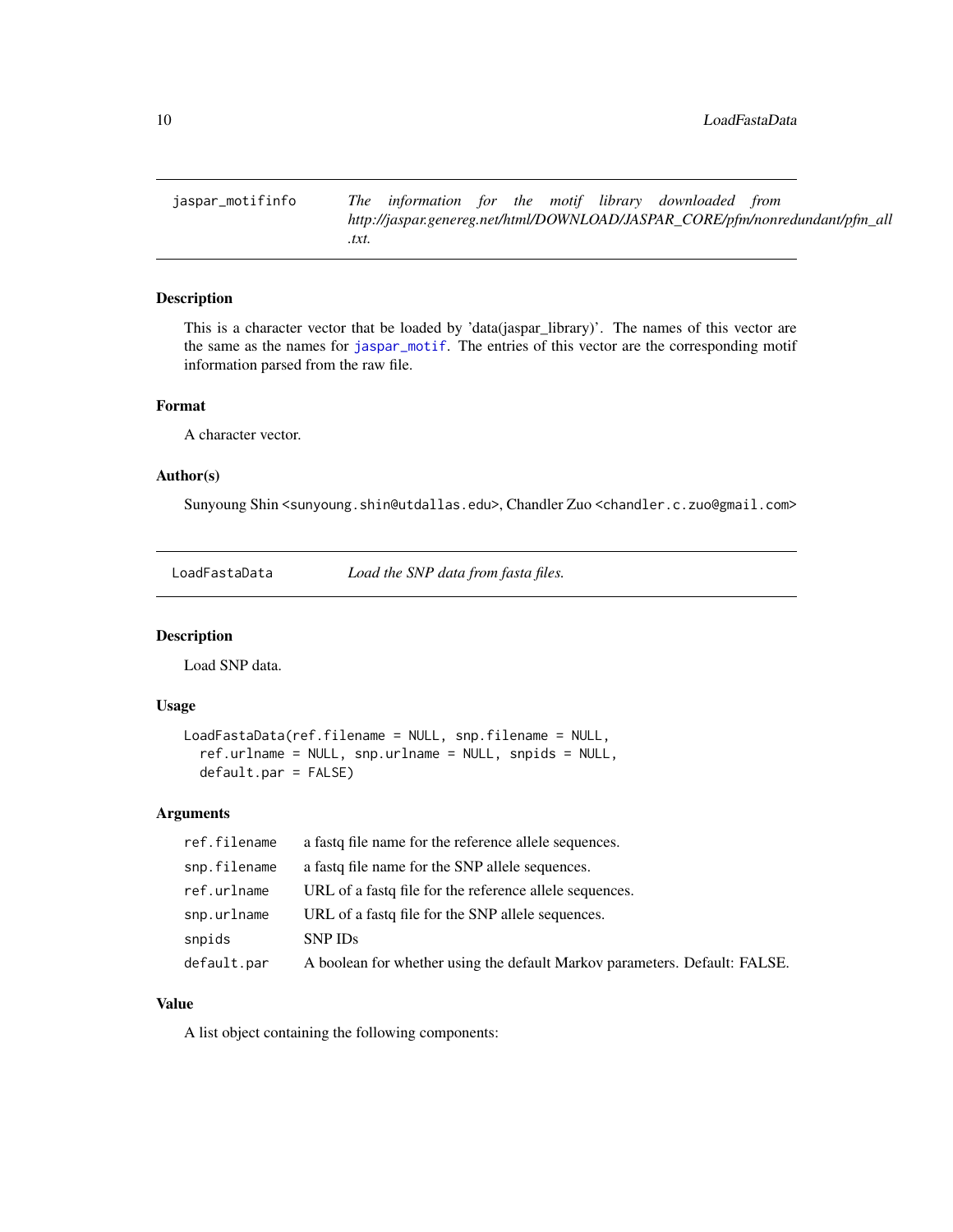# <span id="page-10-0"></span>LoadMotifLibrary 11

|      | sequence matrix A list of integer vectors representing the deroxyribose sequence around each SNP. |
|------|---------------------------------------------------------------------------------------------------|
| -a I | An integer vector for the deroxyribose at the SNP location on the reference genome.               |
| - a2 | An integer vector for the deroxyribose at the SNP location on the SNP genome.                     |

The results are coded as: "A"-1, "C"-2, "G"-3, "T"-4.

# Author(s)

Sunyoung Shin <sunyoung.shin@utdallas.edu>, Chandler Zuo <chandler.c.zuo@gmail.com>

# Examples

```
LoadFastaData(
ref.urlname="http://pages.stat.wisc.edu/~keles/atSNP-Data/sample_1.fasta",
snp.urlname="http://pages.stat.wisc.edu/~keles/atSNP-Data/sample_2.fasta")
```
<span id="page-10-1"></span>LoadMotifLibrary *Load position weight matrices.*

# Description

Load the file for position weight matrices for motifs.

#### Usage

```
LoadMotifLibrary(filename = NULL, urlname = NULL, tag = "MOTIF",
  transpose = FALSE, field = 2, sep = c("t", " "); skipcols = 0,
  skiprows = 2, pseudocount = \theta)
```
# Arguments

| filename    | a MEME format file name.                                                                                                                                            |
|-------------|---------------------------------------------------------------------------------------------------------------------------------------------------------------------|
| urlname     | URL containing a MEME format file.                                                                                                                                  |
| tag         | A string that marks the description line of the position weight matrix.                                                                                             |
| transpose   | If TRUE (default), then the position weight matrix should have 4 columns. Oth-<br>erwise, it should have 4 rows.                                                    |
| field       | The index of the field in the description line, seperated by space, that indicates<br>the motif name.                                                               |
| sep         | A vector of chars for the string separators to parse each lines of the matrix.                                                                                      |
| skipcols    | Number of columns to be skipped in the position weight matrix.                                                                                                      |
| skiprows    | Number of description lines before each position weight matrix.                                                                                                     |
| pseudocount | An integer for the pseudocount added to each of the original matrices. Default:<br>0. Recommended to be 1 if the original matrices are position frequency matrices. |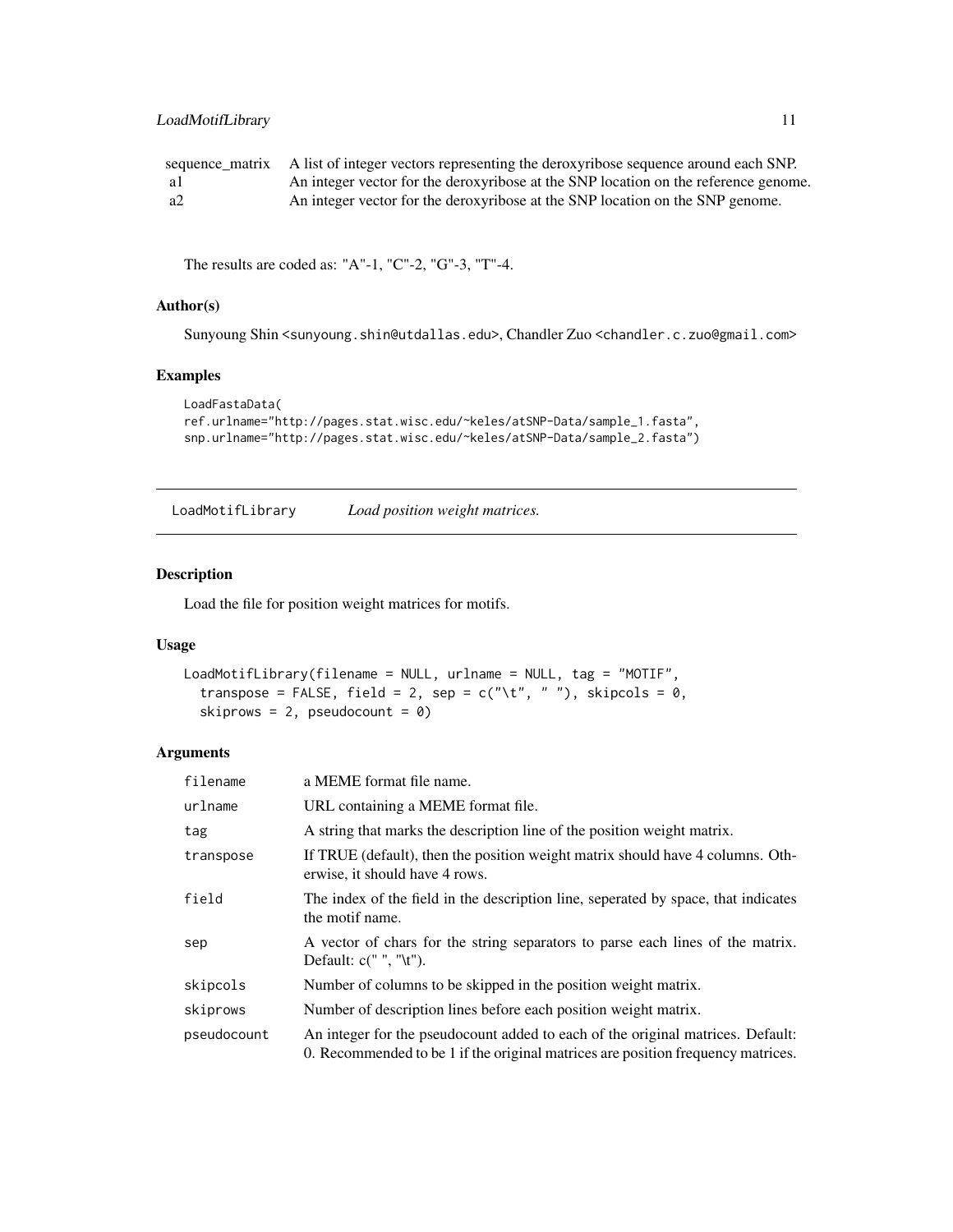#### <span id="page-11-0"></span>Details

This function reads the formatted file containing motif information and convert them into a list of position weight matrices. The list of arguments should provide enough flexibility of importing a varying number of formats. Some examples are the following: For MEME format, the suggested arguments are: tag = 'Motif', skiprows = 2, skipcols = 0, transpose = FALSE, field = 2, sep = '; For motif files from JOHNSON lab (i.e. http://johnsonlab.ucsf.edu/mochi\_files/JASPAR\_motifs\_H\_sapiens.txt), the suggested arguments are: tag = '/NAME', skiprows = 1, skipcols = 0, transpose = FALSE, field = 2, sep = "\t"; For JASPAR pfm matrices (i.e. http://jaspar.genereg.net/download/CORE/JASPAR 2018\_CORE\_vertebrates\_non-redundant\_pfms\_jaspar.txt), the suggested arguments are: tag = ">", skiprows  $= 1$ , skipcols  $= 0$ , transpose  $= TRUE$ , field  $= 1$ , sep  $=$  "\t"; For the TRANSFAC library provided by UCF bioinformatics groups (i.e. http://gibbs.biomed.ucf.edu/PreDREM/download/nonredundantmotif.transfac ), the suggested arguments are: tag = "DE", skiprows = 1, skipcols = 1, transpose = FALSE, field = 2,  $sep = "t".$ 

# Value

A list object of position weight matrices.

#### Author(s)

Sunyoung Shin <sunyoung.shin@utdallas.edu>, Chandler Zuo <chandler.c.zuo@gmail.com>

#### Examples

```
pwms <- LoadMotifLibrary(
urlname="http://pages.stat.wisc.edu/~keles/atSNP-Data/pfm_vertebrates.txt",
tag = ">", transpose = FALSE, field = 1, sep = c("t", " ", "z"),skipcols = 1, skiprows = 1, pseudocount = 1)
```
<span id="page-11-1"></span>

| LoadSNPData | Load the SNP information and code the genome sequences around the |
|-------------|-------------------------------------------------------------------|
|             | SNP locations.                                                    |

#### Description

Load the SNP data.

#### Usage

```
LoadSNPData(filename = NULL,
  genome.lib = "BSgenome.Hsapiens.UCSC.hg38",
  snp.lib = "SNPlocs.Hsapiens.dbSNP144.GRCh38", snpids = NULL,
  half.window.size = 30, default.par = FALSE, mutation = FALSE, ...)
```
#### Arguments

filename A table containing the SNP information. Must contain at least five columns with exactly the following names: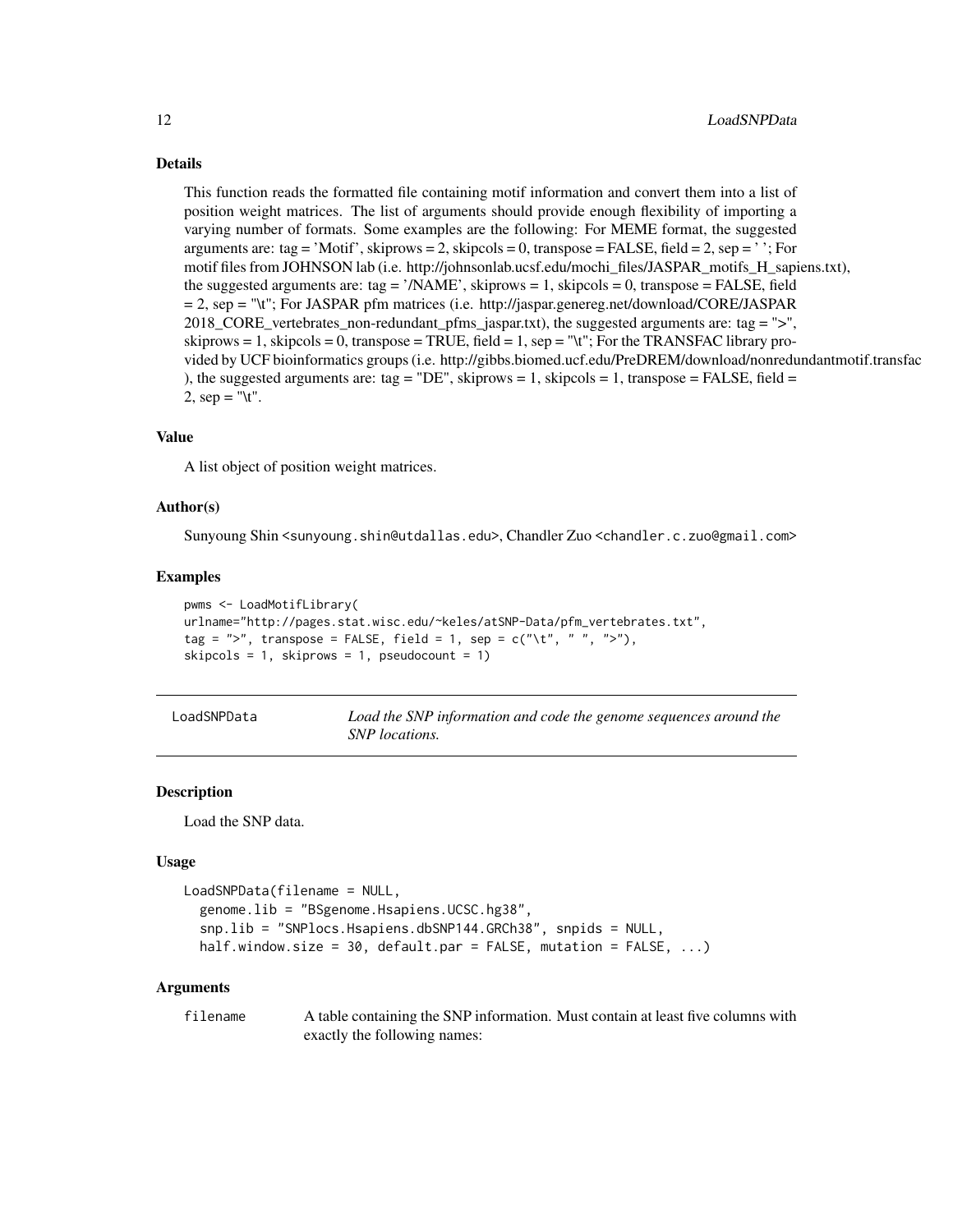<span id="page-12-0"></span>

|                  | chr                                                                                                   | chromosome.                                                                                                                                                        |  |
|------------------|-------------------------------------------------------------------------------------------------------|--------------------------------------------------------------------------------------------------------------------------------------------------------------------|--|
|                  | snp                                                                                                   | The nucleotide position of the SNP.                                                                                                                                |  |
|                  | snpid                                                                                                 | The names of the SNPs.                                                                                                                                             |  |
|                  | a1                                                                                                    | The deoxyribose for one allele.                                                                                                                                    |  |
|                  | a2                                                                                                    | The deoxyribose for the other allele.                                                                                                                              |  |
|                  |                                                                                                       | If this file exists already, it is used to extract the SNP information. Otherwise,<br>SNP information extracted using argument 'snpids' is outputted to this file. |  |
| genome.lib       |                                                                                                       | A string of the library name for the genome version. Default: "BSgenome.Hsapiens.UCSC.hg38".                                                                       |  |
|                  |                                                                                                       |                                                                                                                                                                    |  |
| snp.lib          |                                                                                                       | A string of the library name to obtain the SNP information based on rs ids.<br>Default: "SNPlocs.Hsapiens.dbSNP144.GRCh38".                                        |  |
| snpids           | A vector of rs ids for the SNPs. This argument is overidden if the file with name<br>filename exists. |                                                                                                                                                                    |  |
| half.window.size |                                                                                                       |                                                                                                                                                                    |  |
|                  | matched. Default: 30.                                                                                 | An integer for the half window size around the SNP within which the motifs are                                                                                     |  |
| default.par      |                                                                                                       | A boolean for whether using the default Markov parameters. Default: FALSE.                                                                                         |  |
| mutation         | Default: FALSE.                                                                                       | A boolean for whether this is mutation data. See details for more information.                                                                                     |  |
| $\cdots$         |                                                                                                       | Other parameters passed to read. table.                                                                                                                            |  |
|                  |                                                                                                       |                                                                                                                                                                    |  |

#### Details

This function extracts the nucleotide sequence within a window around each SNP and code them using 1-A, 2-C, 3-G, 4-T.

There are two ways of obtaining the nucleotide sequences. If filename is not NULL and the file exists, it should contain the positions and alleles for each SNP. Based on such information, the sequences around SNP positions are extracted using the Bioconductor annotation package specified by genome.lib. Users should make sure that this annotation package corresponds to the correct species and genome version of the actual data. Alternatively, users can also provide a vector of rs ids via the argument snpids. The SNP locations and allele information is then obtained via the Bioconductor annotation package specified by snp.lib, and passed on to the package specified by genome.lib to further obtain the nucleotide sequences.

If mutation=FALSE (default), this function assumes that the data is for SNP analysis, and the reference genome should be consistent with either the a1 or a2 nucleotide. When extracting the genome sequence around each SNP position, this function compares the nucleotide at the SNP location on the reference genome with both a1 and a2 to distinguish between the reference allele and the SNP allele. If the nucleotide extracted from the reference genome does not match either a1 or a2, the SNP is discarded. The discarded SNPs are in the 'rsid.rm' field in the output.

Alternatively, if mutation=TRUE, this function assumes that the data is for general single nucleotide mutation analysis. After extracting the genome sequence around each SNP position, it replaces the nucleotide at the SNP location by the a1 nucleotide as the 'reference' allele sequence, and by the a2 nucleotide as the 'snp' allele sequence. It does NOT discard the sequence even if neither a1 or a2 matches the reference genome. When this data set is used in other functions, such as [ComputeMotifScore](#page-2-1), [ComputePValues](#page-4-1), all the results (i.e. affinity scores and their p-values) for the reference allele are indeed for the a1 allele, and results for the SNP allele are indeed for the a2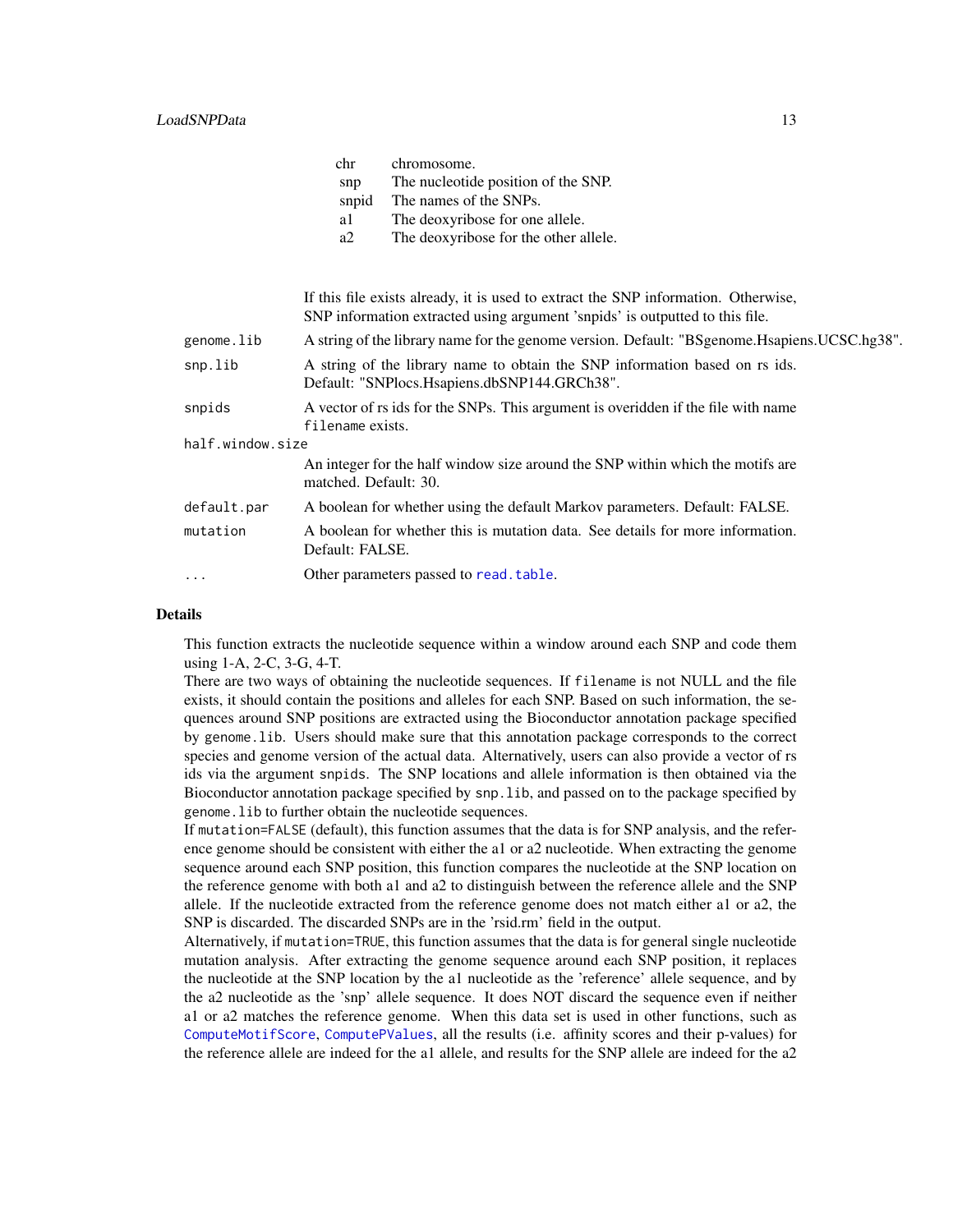allele.

If the input is a list of rsid's, the SNP information extracted from snp.lib may contain more than two alleles for a single location. For such cases, [LoadSNPData](#page-11-1) first extracts all pairs of alleles associated with those locations. If 'mutation=TRUE', all those pairs are considered as pairs of reference and SNP alleles, and their information is contained in 'sequence\_matrix', 'a1', 'a2' and 'snpid'. If 'mutation=FALSE', [LoadSNPData](#page-11-1) further filters these pairs based on whether one allele matches to the reference genome nucleotide extracted from genome.lib. Only those pairs with one allele matching the reference genome nucleotide is considered as pairs of reference and SNP alleles, with their information contained in 'sequence\_matrix', 'a1', 'a2' and 'snpid'.

# Value

A list object containing the following components:

| sequence_matrix | A list of integer vectors representing the deroxyribose sequence around each SNP.                                   |
|-----------------|---------------------------------------------------------------------------------------------------------------------|
| al              | An integer vector for the deroxyribose at the SNP location on the reference genome.                                 |
| a2              | An integer vector for the deroxyribose at the SNP location on the SNP genome.                                       |
| snpid           | A string vector for the SNP rsids.                                                                                  |
| rsid.missing    | If the data source is a list of rsids, this field records rsids for SNPs that are discarded because they are not in |
| rsid.duplicate  | If the data source is a list of rsids, this field records rsids for SNPs that based on the SNPlocs package, this    |
| rsid.na         | This field records rsids for SNPs that are discarded because the nucleotide sequences contain none ACGT of          |
| rsid.rm         | If the data source is a table and mutation=FALSE, this field records rsids for SNPs that are discarded because      |
|                 |                                                                                                                     |

The results are coded as: "A"-1, "C"-2, "G"-3, "T"-4.

#### Author(s)

Chandler Zuo <chandler.c.zuo@gmail.com>

#### Examples

```
## Not run: LoadSNPData(snpids = c("rs53576", "rs7412"),
genome.lib ="BSgenome.Hsapiens.UCSC.hg38", snp.lib =
"SNPlocs.Hsapiens.dbSNP144.GRCh38", half.window.size = 30, default.par = TRUE
, mutation = FALSE)
## End(Not run)
```
<span id="page-13-1"></span>MatchSubsequence *Compute the matching subsequence.*

#### Description

This function combines the SNP set, the motif library and the affinity score table and produce the matching subsequence found at each SNP location for each motif.

<span id="page-13-0"></span>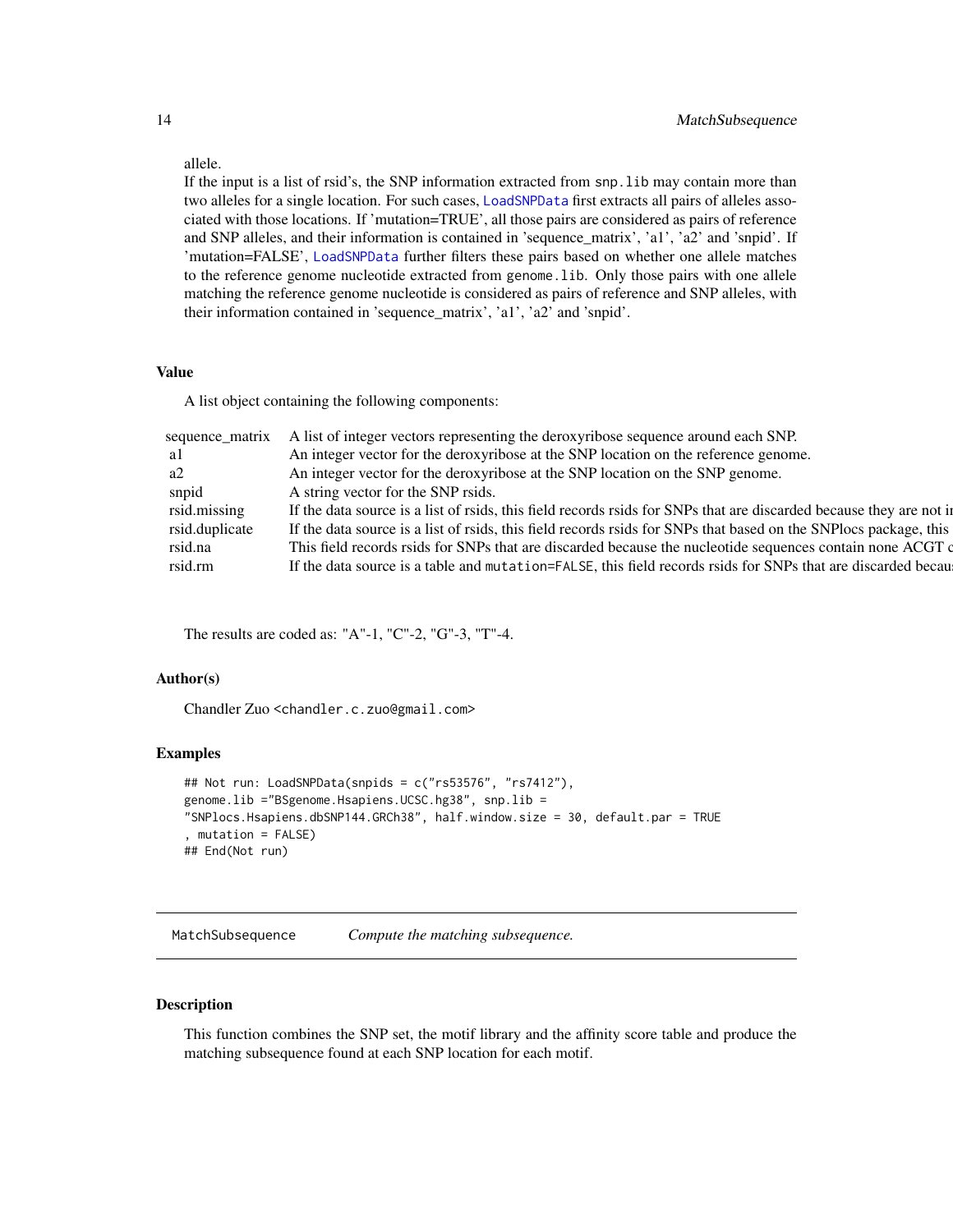# MatchSubsequence 15

# Usage

```
MatchSubsequence(snp.tbl, motif.scores, motif.lib, snpids = NULL,
 motifs = NULL, nocres = 1)
```
# Arguments

snp.tbl A data.frame with the following information:

| snpid           | SNP id.                                                     |
|-----------------|-------------------------------------------------------------|
| ref_seq         | Reference allele nucleotide sequence.                       |
| snp seq         | SNP allele nucleotide sequence.                             |
| $ref\_seq\_rev$ | Reference allele nucleotide sequence on the reverse strand. |
| snp_seq_rev     | SNP allele nucleotide sequence on the reverse strand.       |

motif.scores A data.frame with the following information:

| motif                          | Name of the motif.                                                                             |
|--------------------------------|------------------------------------------------------------------------------------------------|
| motif len                      | Length of the motif.                                                                           |
| ref_start, ref_end, ref_strand | Location of the best matching subsequence on the referent                                      |
| snp_start, snp_end, snp_strand | Location of the best matching subsequence on the SNI                                           |
| log lik ref                    | Log-likelihood score for the reference allele.                                                 |
| $log_{1}$ $\frac{1}{k}$ snp    | Log-likelihood score for the SNP allele.                                                       |
| log_lik_ratio                  | The log-likelihood ratio.                                                                      |
| log_enhance_odds               | Difference in log-likelihood ratio between SNP allele and reference allele based on the best r |
| log_reduce_odds                | Difference in log-likelihood ratio between reference allele and SNP allele based on the bes    |
|                                |                                                                                                |

| motif.lib | A list of the position weight matrices for the motifs.                                          |
|-----------|-------------------------------------------------------------------------------------------------|
| snpids    | A subset of snpids to compute the subsequences. Default: NULL, when all snps<br>are computed.   |
| motifs    | A subset of motifs to compute the subsequences. Default: NULL, when all<br>motifs are computed. |
| ncores    | The number of cores used for parallel computing.                                                |

#### Value

A data.frame containing all columns in both snp.tbl and motif.scores. In addition, the following columns are added:

| ref_match_seq | Best matching subsequence on the reference allele.                                                                   |
|---------------|----------------------------------------------------------------------------------------------------------------------|
| snp match seq | Best matching subsequence on the SNP allele.                                                                         |
|               | ref_seq_snp_match Subsequence on the reference allele corresponding to the best matching location on the SNP allele. |
|               | snp_seq_ref_match Subsequence on the SNP allele corresponding to the best matching location on the reference allele. |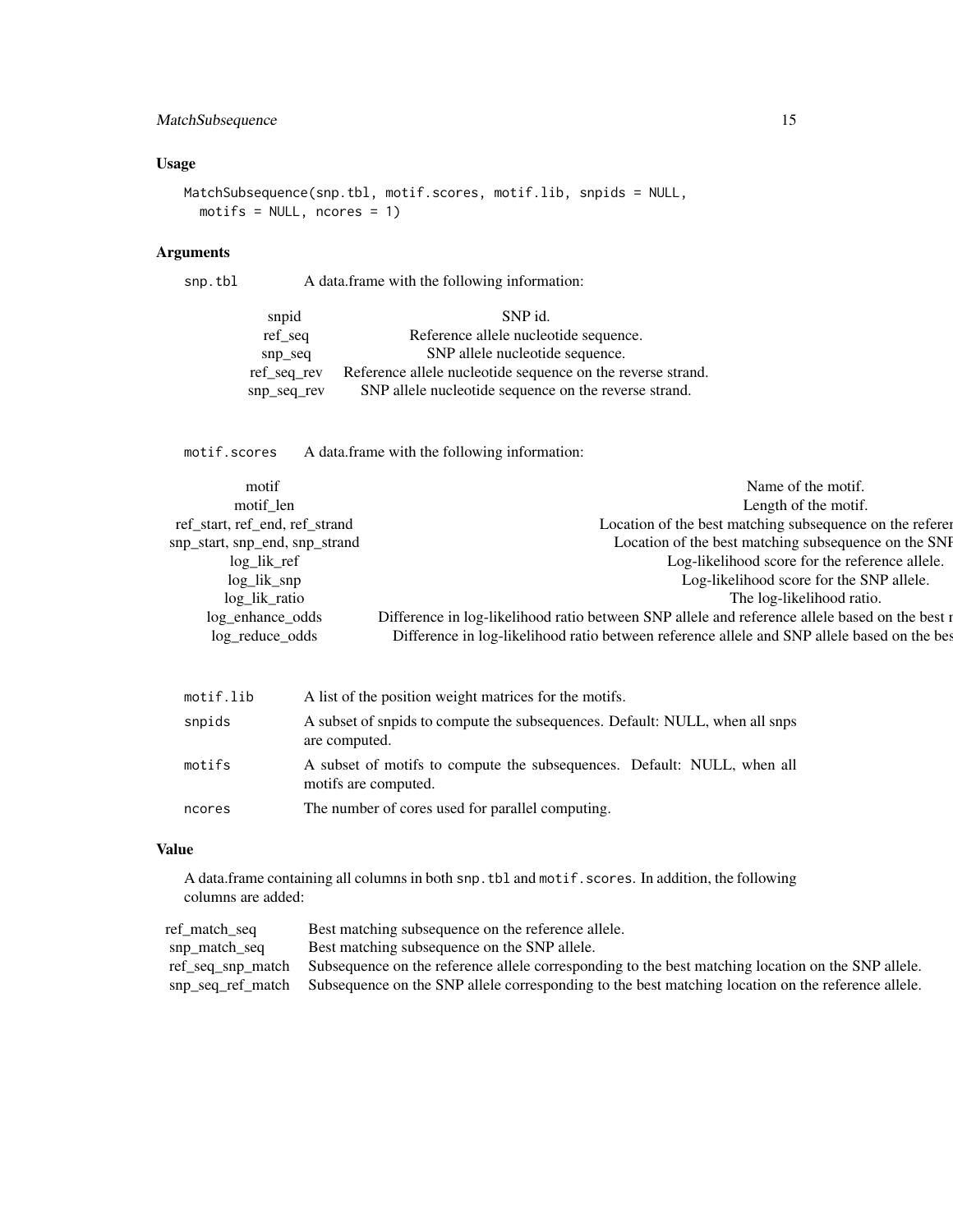#### Author(s)

Sunyoung Shin <sunyoung.shin@utdallas.edu>, Chandler Zuo <chandler.c.zuo@gmail.com>

#### Examples

```
data(example)
MatchSubsequence(motif_scores$snp.tbl, motif_scores$motif.scores,
motif_library, ncores=2)
```
motif\_library *A sample motif library.*

# Description

A list of the position weight matrices corresponding to motifs, loaded by 'data(example)'.

# Format

A list object.

#### Author(s)

Sunyoung Shin <sunyoung.shin@utdallas.edu>, Chandler Zuo <chandler.c.zuo@gmail.com>

| motif match | Composit logo plotting input containing motif scores, the matching |
|-------------|--------------------------------------------------------------------|
|             | subsequences and the augmented matching subsequences on SNP and    |
|             | reference allele                                                   |

### Description

This data.frame object loaded by 'data(example)' contains information about MYC\_disc1 match to rs53576.

#### Format

A data.frame object.

#### Author(s)

Sunyoung Shin <sunyoung.shin@utdallas.edu>, Chandler Zuo <chandler.c.zuo@gmail.com>

<span id="page-15-0"></span>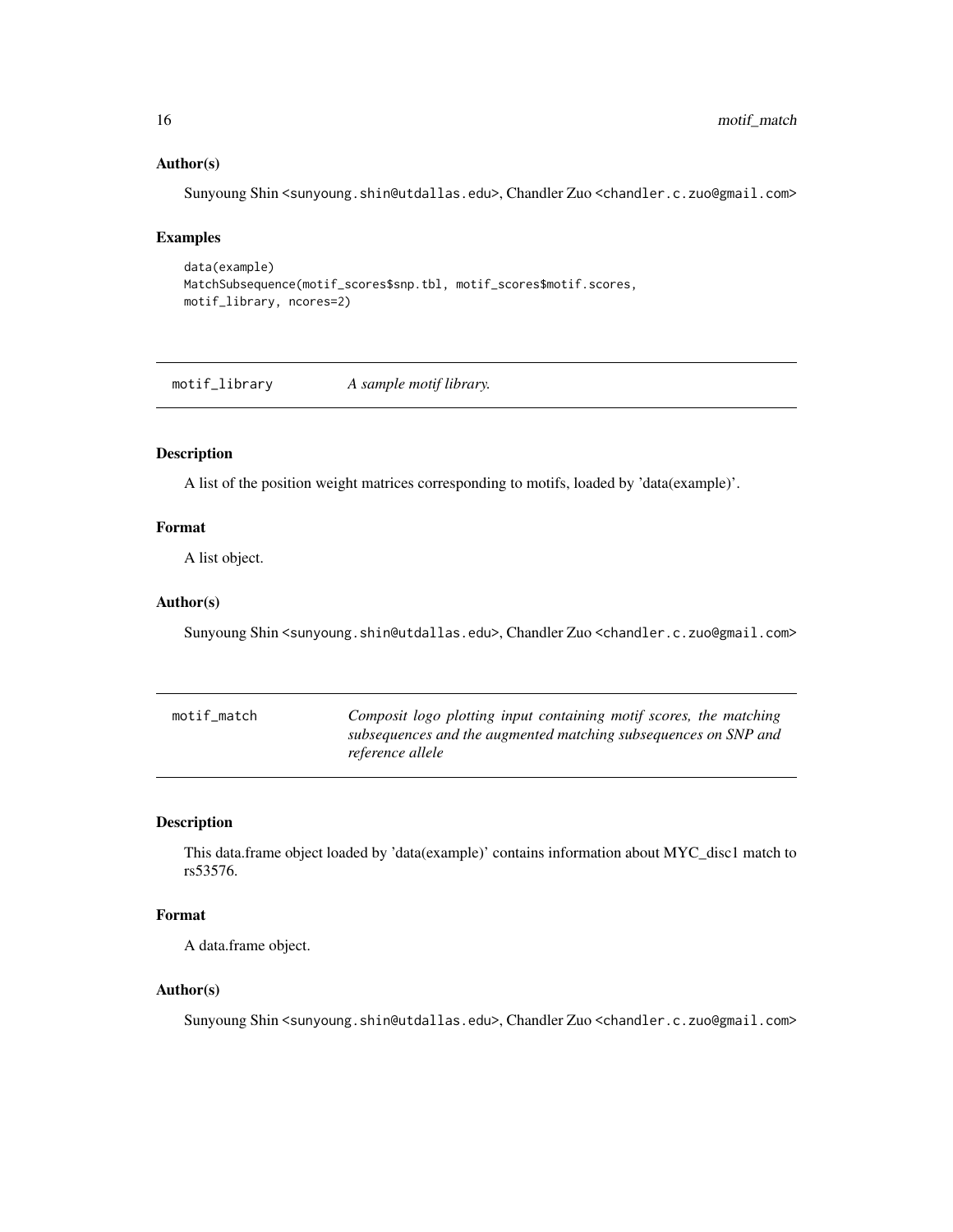<span id="page-16-0"></span>

# Description

This list object loaded by 'data(example)' contains two fields: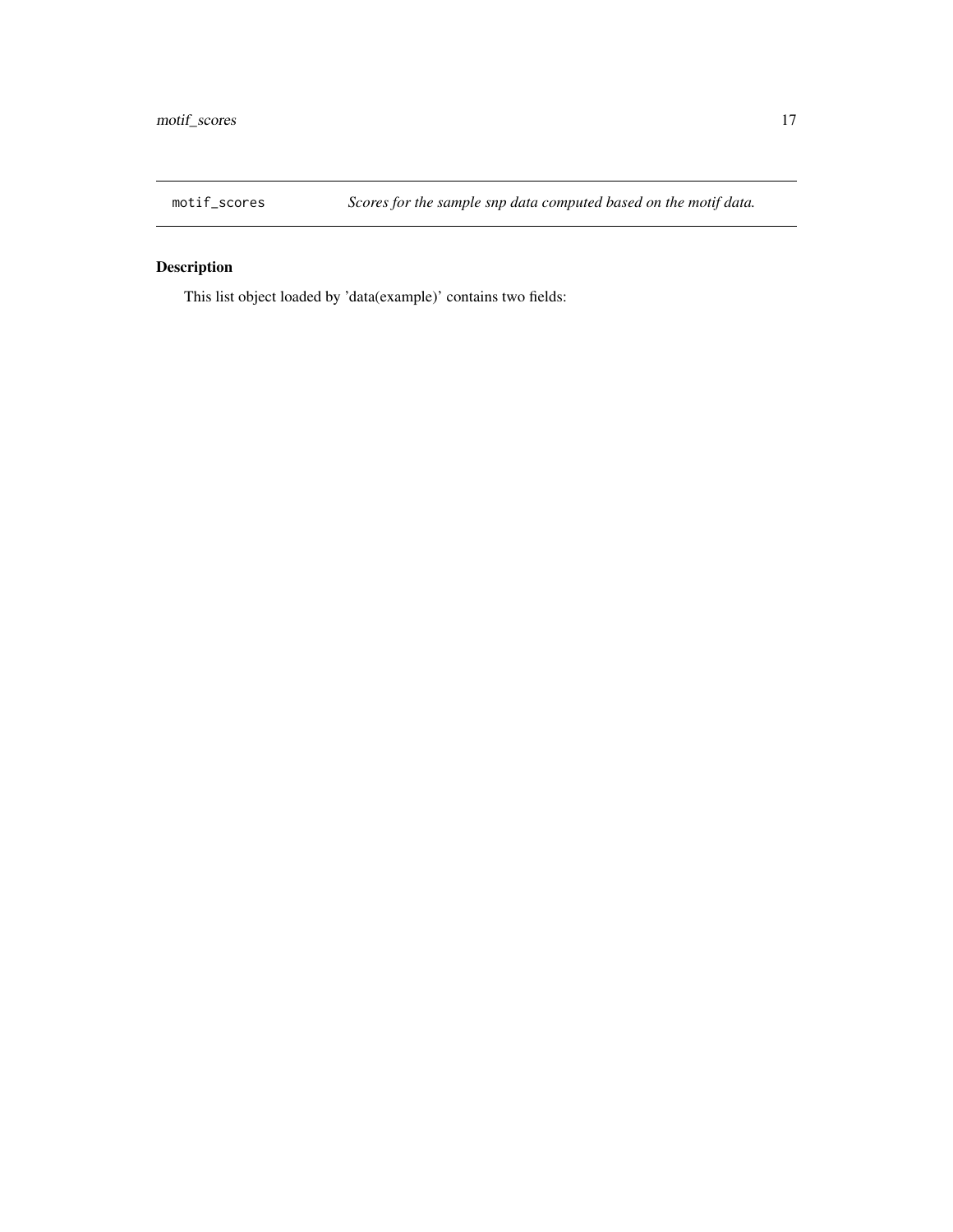#### <span id="page-17-0"></span>Format

A data.frame object.

#### Author(s)

Sunyoung Shin <sunyoung.shin@utdallas.edu>, Chandler Zuo <chandler.c.zuo@gmail.com>

<span id="page-17-1"></span>

| plotMotifMatch | Plot sequence logos of the position weight matrix of the motif and                                     |
|----------------|--------------------------------------------------------------------------------------------------------|
|                | sequences of its corresponding best matching augmented subsequence<br>on the reference and SNP allele. |
|                |                                                                                                        |

# Description

Plot the best matching augmented subsequences on the reference and SNP alleles. Plot sequence logos of the position weight matrix of the motif to the corresponding positions of the best matching subsequences on the references and SNP alleles.

#### Usage

```
plotMotifMatch(motif.match, motif.lib, cex.main = 2, ...)
```
# Arguments

| motif.match | a single row of dtMotifMatch output in data.frame format |
|-------------|----------------------------------------------------------|
| motif.lib   | A list of position weight matrices                       |
| cex.main    | The size of the main title.                              |
| $\cdot$     | Other parameters passed to plotMotifLogo.                |

#### Value

Sequence logo stacks: Reference subsequences, sequence logo of reference allele matching potision weight matrix, SNP subsequences, sequence logo of SNP allele matching potision weight matrix

#### Author(s)

Sunyoung Shin<sunyoung.shin@utdallas.edu>

# Examples

```
data(example)
plotMotifMatch(motif_match, motif.lib = motif_library)
```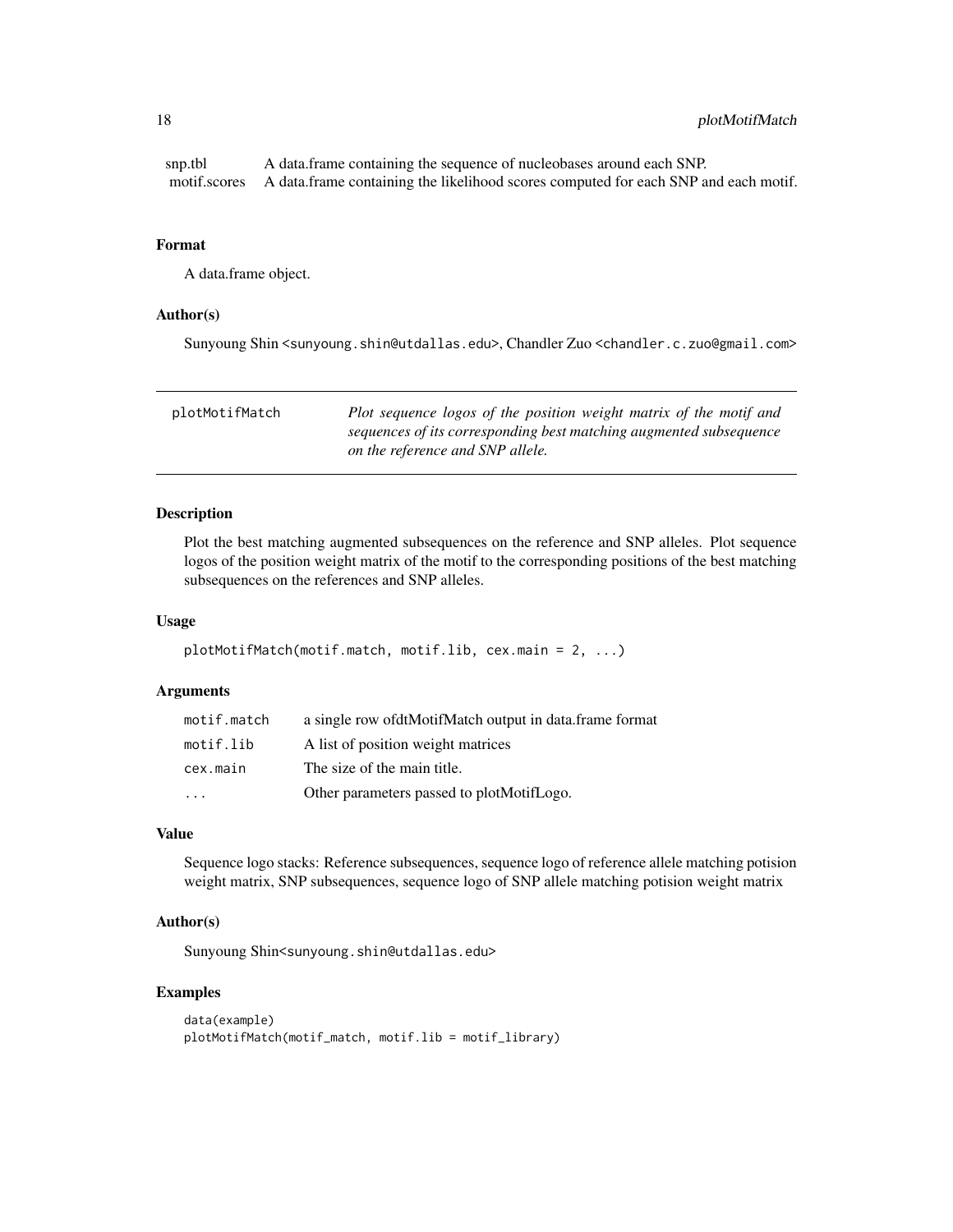<span id="page-18-0"></span>prior *Default stationary distribution for nucleotide sequences in the reference genome.*

#### Description

This parameter is fitted using 61bp windowns around the SNPs in the NHGRI catalog. Loaded by 'data(default\_par)'.

# Format

A numeric vector.

# Author(s)

Sunyoung Shin <sunyoung.shin@utdallas.edu>, Chandler Zuo <chandler.c.zuo@gmail.com>

snpInfo *A data set for SNP information.*

#### Description

This list object loaded by 'data(example)' contains three fields :

|            | sequence_matrix A sequence matrix, coded by 1-A, 2-C, 3-G, 4-T, with each column corresponding to a subsequence of 61 b |
|------------|-------------------------------------------------------------------------------------------------------------------------|
| transition | The transition matrix used in Markov model.                                                                             |
| prior      | The stationary distribution used in the Markov model.                                                                   |

#### Format

A list object.

# Author(s)

Sunyoung Shin <sunyoung.shin@utdallas.edu>, Chandler Zuo <chandler.c.zuo@gmail.com>

snp\_tbl *A data frame for SNP information.*

# Description

This data frame is loaded by 'data(example)'. It is a table including the following columns: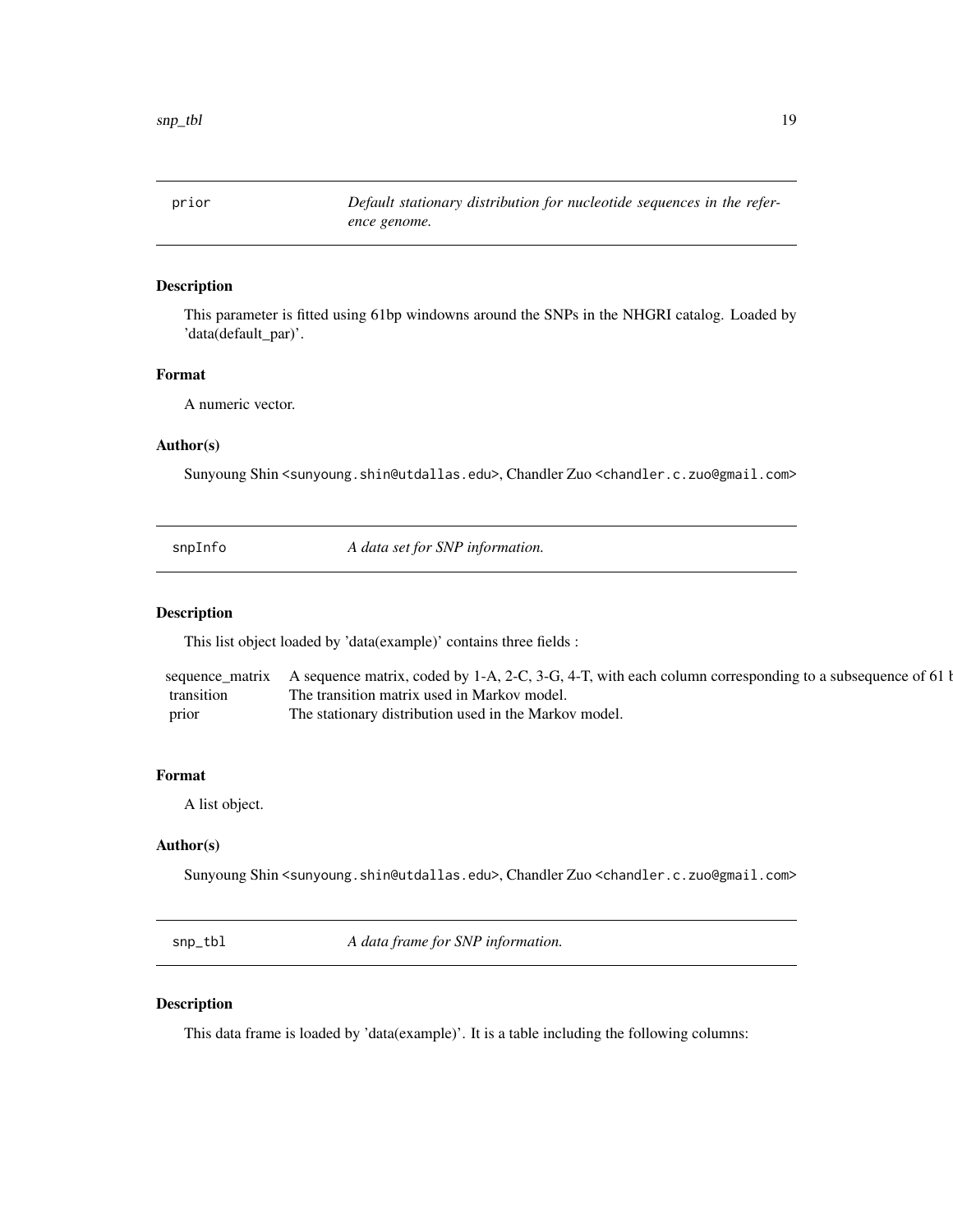#### <span id="page-19-0"></span>20 transition to the contract of the contract of the contract of the contract of the contract of the contract of the contract of the contract of the contract of the contract of the contract of the contract of the contract

| The chromosome.                                       |
|-------------------------------------------------------|
| The SNP location coordinate.                          |
| snpid The SNP label.                                  |
| a1,a2 The nucleotide on the reference and SNP allele. |
|                                                       |

#### Format

A data.frame object.

# Author(s)

Sunyoung Shin <sunyoung.shin@utdallas.edu>, Chandler Zuo <chandler.c.zuo@gmail.com>

| transition | Default transition probability matrix for nucleotide sequences in the |
|------------|-----------------------------------------------------------------------|
|            | reference genome.                                                     |

# Description

This parameter is fitted using 61bp windowns around the SNPs in the NHGRI catalog. Loaded by 'data(default\_par)'.

#### Format

A 4 by 4 numeric matrix.

# Author(s)

Sunyoung Shin <sunyoung.shin@utdallas.edu>, Chandler Zuo <chandler.c.zuo@gmail.com>